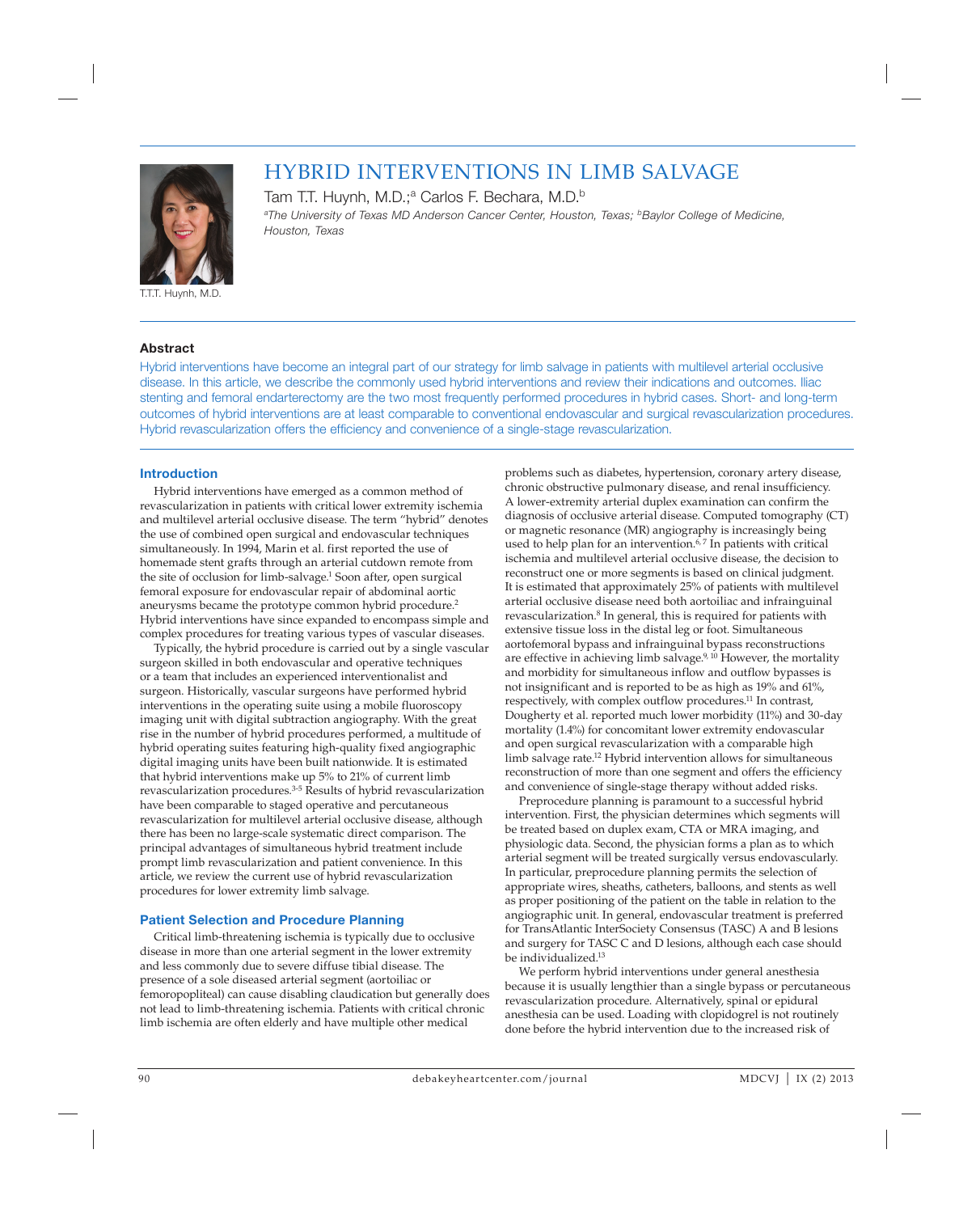bleeding related to the surgical part of the procedure. We give preoperative prophylactic cefazolin intravenously to all patients undergoing hybrid interventions. Prophylactic vancomycin is used for patients with a history of penicillin allergy or a history of (or at high risk for) methicillin-resistant staphylococcal infection. Typically, we begin the hybrid procedure with surgical exposure of the vessels. Unfractionated heparin is given intravenously (1 mg/kg) before vessel clamping or when the sheath is introduced into the vessel, whichever takes place first. An additional dose of heparin is administered (usually half of the first dose) at 90 minutes after the first dose if the revascularization takes longer. When an activated clotting time (ACT) test is available, we aim for the result to reach twice the ACT baseline level.

# **Common Hybrid Procedures**

### *Ipsilateral Iliac Artery Stenting and Common Femoral Endarterectomy*

The hybrid procedure is ideal for patients who have occlusive disease in the aortoiliac with extension to the common or bifurcation femoral arteries. We typically handle the surgical reconstruction first, exposing the common, superficial, and deep femoral arteries via a longitudinal incision in the groin while also trying to preserve the circumflex artery branches. The common femoral artery is opened via a longitudinal arteriotomy, and endarterectomy is performed to remove the occluding plaque. The arteriotomy can be extended distally into the proximal profunda or superficial femoral artery (SFA) to remove plaque from the proximal part of the respective vessel as indicated. The distal intima transition can be tacked down with polypropylene sutures to avoid an intimal flap that can cause postoperative vessel occlusion.

Reconstruction of the common femoral artery and bifurcation is typically completed using a patch (autogenous saphenous vein, synthetic or biologic material) or an interposition synthetic graft, depending on the length of the treated segment. Endarterectomy can be extended proximally into the distal part of the external iliac artery with mobilization of the vessel cephalad to the inguinal ligament. To accomplish this, the external iliac artery is separated posteriorly to the inguinal ligament by retracting the ligament superiorly, usually without having to divide it. After completion of the surgical reconstruction, arterial flow is restored to the native vessels.

We then proceed to the endovascular part of the procedure. Our preference is to obtain an aortogram via a contralateral retrograde approach, with placement of a multiside-hole catheter in the distal aorta. Once the ipsilateral common, external, and internal iliac arteries are assessed, the occluded segment is recanalized using a retrograde ipsilateral approach, with a sheath placed in the reconstructed femoral artery, or antegrade via the contralateral approach or the left brachial artery. The simplest method of recanalization is with a glide wire or catheter, although other devices have been used for recanalization of total iliac artery occlusion with variable success rates. After successful recanalization, re-entry into the true lumen is confirmed, and a stiff wire is placed to maintain access and for subsequent stenting. The native diameter of the reconstructed diseased vessel is estimated, and the appropriate size stent is selected; common stent sizes range from 7-12 mm for the common iliac artery and 6-10 mm for the external iliac artery. We favor primary stenting of diseased common and external iliac arteries using bare metal balloon-expandable stents for the common iliac segment and self-expandable stents for the external iliac segment. Balloonexpandable stents are more visible than self-expandable ones and

allow more precise deployment. Stronger radial force afforded by the stainless steel balloon-expandable stent is preferred for orificial disease. Self-expandable stents can better conform to the vessel and are preferred for tortuous vessels. Figure 1 shows an example of combined open femoral endarterectomy/profundoplasty and retrograde stenting of the external iliac artery.



Figure 1. Common hybrid intervention. A 74-year-old man had severe ischemic rest pain in the left leg with multilevel arterial occlusive disease. (A) Total occlusion of external iliac and superficial femoral arteries. His leg rest pain completely resolved after combined open surgical common femoral endarterectomy and patch profundaplasty and external iliac artery stenting (8 x 80 mm self expandable). (B) Completion arteriogram. The patient's ABI increased to 0.49 from 0.3 in the affected leg after hybrid revascularization, and he remains asymptomatic 1 year postintervention.

# *Ipsilateral Iliac Artery Stenting and Infrainguinal Bypass*

We start this hybrid procedure by exposing the femoral arteries in the groin through a longitudinal incision. A sheath is placed in the common femoral artery in a retrograde fashion, and iliac artery stenting is carried out as described above. After satisfactory stent placement, we harvest the ipsilateral great saphenous vein through skipped longitudinal incisions (or using an endoscopic harvesting technique). We take great care to avoid creating thin skin flaps that may leave the wound devascularized. The distal target vessel is then exposed. Our preference is to use the saphenous vein graft in a nonreversed fashion for a better size match. The proximal anastomosis is carried out first by sewing the proximal end of the conduit to the common femoral artery. Next, flow is restored to the native vessels. We then pass a valvulotome several times in a retrograde fashion inside the vein graft to cut all valves until unimpeded forward flow is seen. The vein graft can be tunneled subfascially or subcutaneously through the harvest wounds to the distal target. When the below-knee popliteal artery is the distal target vessel, we prefer tunneling the graft from above to below the knee in the deep anatomic space to avoid kinking of the graft. To reach the anterior tibial artery, we tunnel the graft either laterally via counterincisions or anatomically through the interosseous membrane. The distal end of the graft is then sewed end-to-side to the distal target artery, and flow is restored. When there is no autogenous conduit available, we use polytetrafluoroethylene (PTFE) conduit (size 6, 7, or 8 mm).

### *Femoral Endarterectomy and Distal Catheter-Based Intervention*

For patients with critical ischemia and infrainguinal multilevel arterial disease, open femoral endarterectomy and distal intervention can be done simultaneously as a hybrid procedure by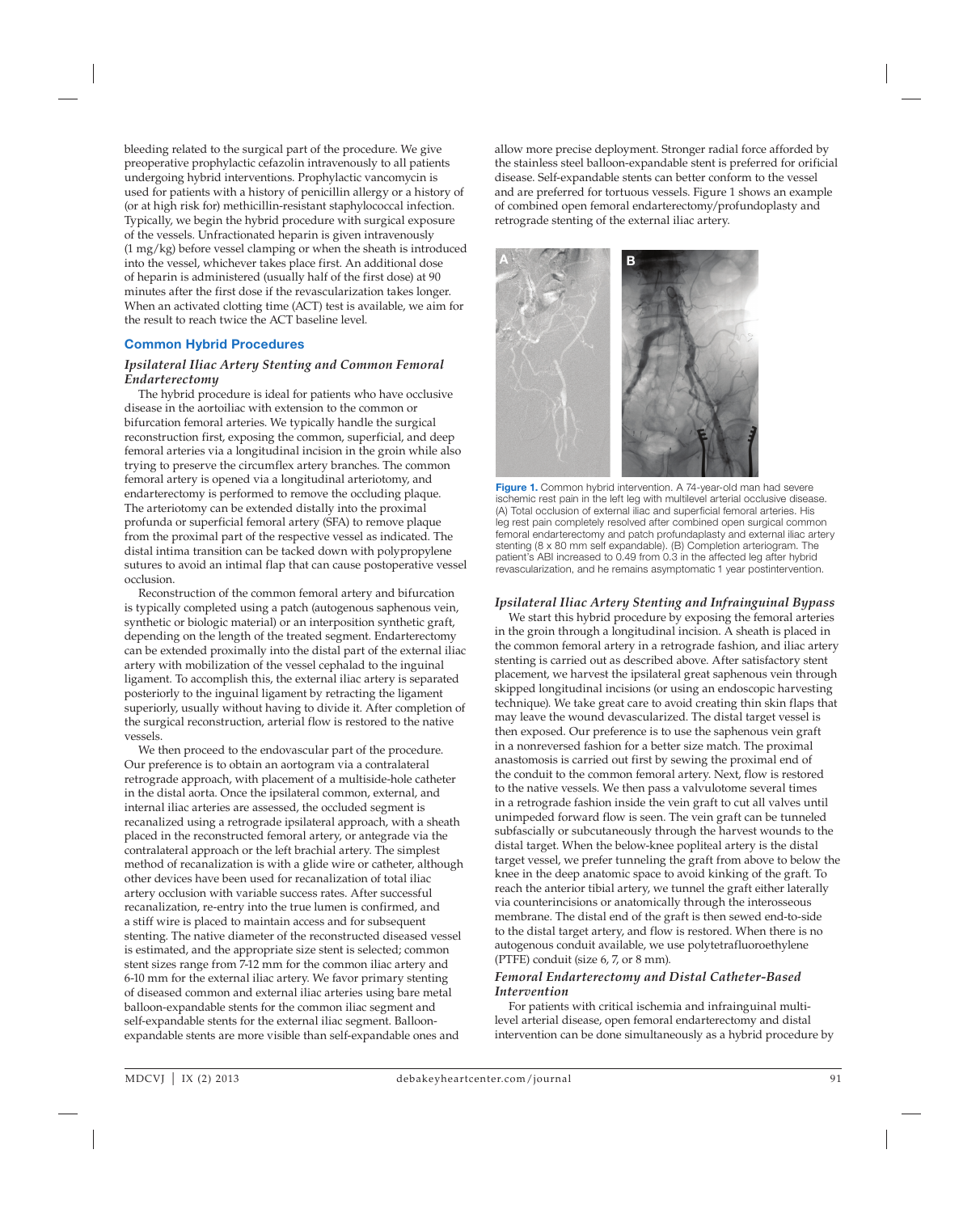using catheter-directed techniques on the diseased femoropopliteal or tibial segment. First, open femoral endarterectomy is performed as described above. The sheath is then placed in an antegrade fashion to treat femoropopliteal or tibial lesions. This antegrade approach typically allows more "pushability" and "trackability" to treat distal lesions compared to the percutaneous up-and-over approach for infrainguinal catheter-based interventions.

### *Iliac Artery Stenting and Crossover Femoral-to-Femoral-Artery Bypass*

In patients with complete occlusion of the ipsilateral common and external iliac arteries and contralateral iliac disease, stenting of the contralateral iliac artery and a crossover femoral-to-femoralartery bypass is a good alternative to surgical aortobifemoral bypass, particularly in high-risk patients who may not be good candidates for aortobifemoral bypass. In this hybrid procedure, we begin by exposing the contralateral common femoral artery to be used as the inflow vessel. Retrograde access is obtained by puncturing the common femoral artery for iliac stenting. An angiographic catheter is advanced over the wire and positioned in the distal aorta to show the location and severity of the diseased iliac artery segment. A stiff wire is placed across the segment to be stented. The appropriately sized stent is then deployed across the diseased segment. After satisfactory stent placement, the surgical reconstruction takes place. First, the common femoral artery is mobilized and controlled. Next, an 8 or 10 mm PTFE or polyester synthetic graft is selected and the sheath removed. A longitudinal arteriotomy is made in the common femoral artery, to which the graft is sewn end-to-side. The recipient femoral artery is exposed through a longitudinal groin incision. Endarterectomy of the common femoral artery is often necessary. The graft is tunneled above the pubis in the subcutaneous plane, cut to length, and sewn end-to-side to the femoral arteriotomy. Frequently, the SFA is occluded and the profunda is the principal outflow vessel; in this scenario, the occlusive plaque in the profunda artery can be endarterectomized. When the endarterectomy is lengthy and extends across the common femoral into the profunda, a patch angioplasty can be used to close the arteriotomy, and the crossover graft is then sewn onto the patch. If necessary, a femoral-to-distal bypass procedure can be done in the same setting to restore in-line flow and heal distal leg or foot wounds.

# *Superficial Femoral Artery Intervention and Distal Bypass*

In patients with multilevel infrainguinal arterial disease, a combined catheter-based intervention on the SFA and a distal bypass procedure, such as popliteal-to-pedal artery bypass, can be a good alternative to the traditional long bypass. This option is indicated when a long autogenous conduit is not available and percutaneous intervention of the infrapopliteal occlusive disease is not possible or has failed. Short focal stenosis of the SFA is the most suitable lesion for this scenario. However, the long-term patency of catheter-based intervention on long chronic segment occlusion of the SFA remains questionable, and such a treated vessel would be a suboptimal inflow source for a distal bypass. For these types of interventions, we prefer the contralateral up-and-over approach that can be done either prior to distal bypass or simultaneously in the same setting. Unlike the hybrid interventions described earlier, a simultaneous approach in this scenario does not often involve a common step between the catheter-based intervention and open surgical reconstruction, except when endarterectomy of the common femoral artery is indicated. The approach to SFA interventions can be done percutaneously or via the surgically

exposed common femoral artery. Performing simultaneous SFA intervention and distal bypass allays the concern of leaving patients off clopidogrel during the revascularization period.

# **Miscellaneous Hybrid Interventions**

### *Covered Stents*

Emerging reports are demonstrating noninferiority and potential advantages of covered stents (also known as stentgrafts) compared to bare metal stents in the treatment of aortoiliac and femoropopliteal occlusive disease. The currently available covered stents still require relatively larger delivery catheters, particularly for the aorta and iliac arteries—ranging from 6 Fr for the smaller-profile balloon-expandable covered stents to between 7-18 Fr for the more commonly used self-expandable covered stents. Hence, open access is ideal for deployment of these larger profile covered stents during a planned hybrid intervention. Not only can covered stents be used instead of bare metal in the hybrid procedures described above, but different permutations of hybrid revascularization also can be devised. For instance, the aortoiliac can be reconstructed using the modular aortoiliac system (originally designed for aneurysm exclusion) via an open femoral artery approach, and the sheath can be redirected downward to treat a mid-SFA lesion using simple balloon dilatation, bare metal stents, or covered stents. Recent reports have shown promising intermediate outcomes when covered stents are used to treat superficial femoral arteries, with patency similar to surgical femoral-to-popliteal artery bypass using synthetic grafts.14, 15

## *Hybrid Grafts*

A variant hybrid technique has been described for the surgical femoral-to-popliteal artery bypass. This approach uses both a PTFE graft sewn to the proximal femoral artery and a covered stent deployed in the above-knee popliteal artery as a "sutureless" distal anastomosis.16 The covered stent overlaps with the PTFE graft in the midthigh. The potential benefits of this approach are related to the minimal dissection and manipulation of the distal target vessel, which may hasten postoperative recovery and reduce the risk of hyperplastic response at the distal anastomosis. However, long-term results of this hybrid procedure remain to be determined. "Hybrid" vascular grafts are now available for use in arteriovenous access for hemodialysis. These hybrid grafts consist of PTFE material at one end and covered stent (nitinol and PTFE) at the other (central) end. Conceivably, similarly designed hybrid grafts can be used for arterial reconstruction in the future.

### *Adjunct Procedures*

Although most planned hybrid procedures are performed for limb salvage in patients with chronic ischemia, hybrid techniques can be a useful adjunct in managing acute vascular emergencies. In particular, after open surgical thromboembolectomy due to embolic femoropopliteal artery occlusion, endovascular stenting can be performed to treat retained thrombus or residual arteriosclerotic disease in the aortoiliac segments. During open repair of injured distal aorta or iliac arteries, an aortogram is obtained to show the injured vessel, and vascular access is gained via the contralateral femoral artery or brachial artery. A wire is gently advanced into the aorta or iliac artery proximal to the injured site, and a balloon catheter is then inflated to stop or slow the bleeding. While retrograde bleeding may still occur from the distal injured end, this is usually at a slower rate. The injured segment is excised, and the vessel is reconstructed accordingly.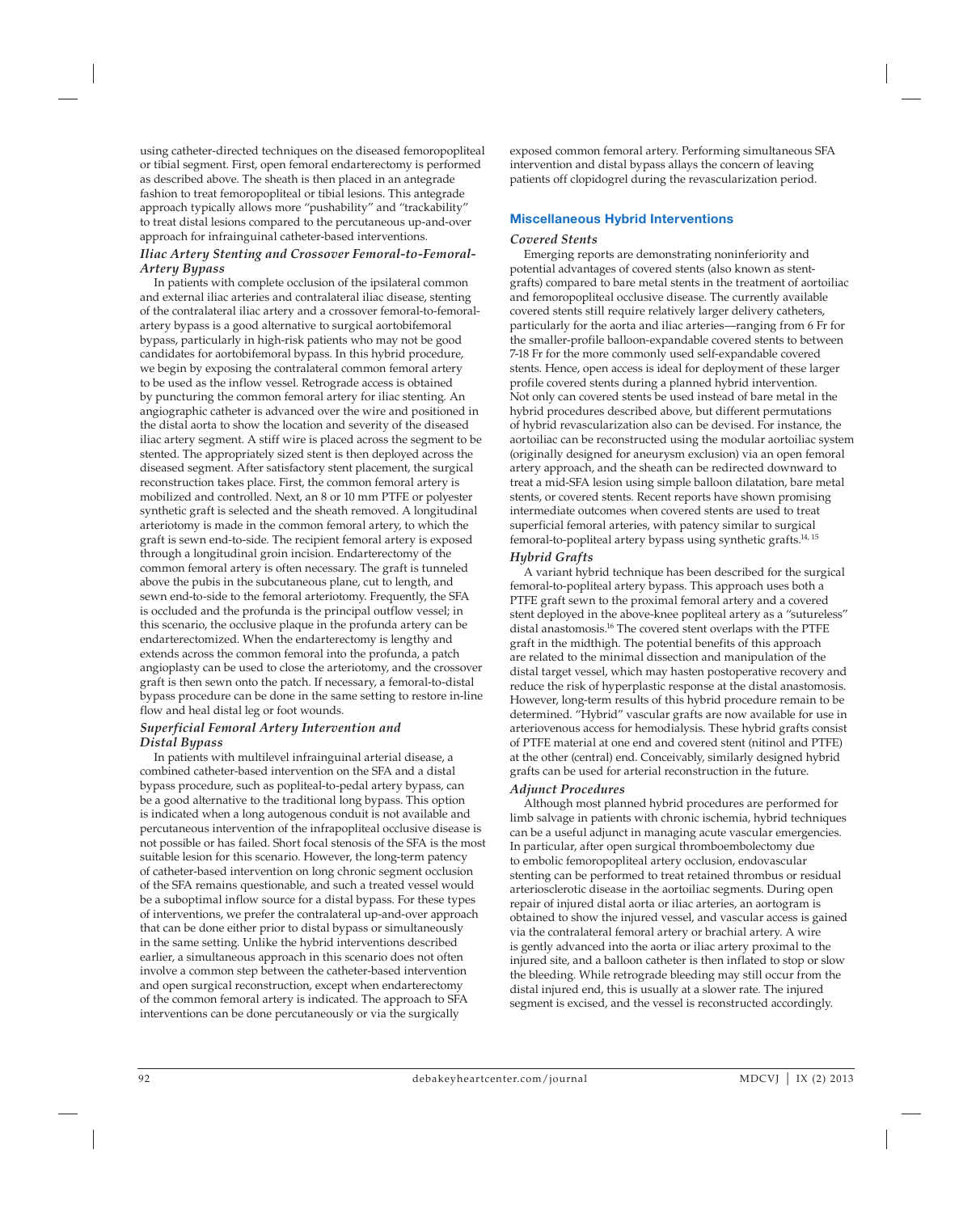## **Posthybrid Revascularization Surveillance**

Patients are maintained on clopidogrel 75 mg daily for at least 6 weeks after hybrid interventions that include balloon angioplasty or stenting. Thereafter, lifelong aspirin therapy can be substituted for clopidogrel. Statin therapy has been recommended for patients at risk for recurrent cardiovascular events. Close duplex surveillance is recommended to assess the catheter-based interventions and bypass grafts at 1, 3, 6, 9, 12, 18, and 24 months for the first 2 years after intervention. Reinterventions may be necessary to maintain long-term patency of both catheter-based interventions and surgical bypass grafts.

### *Hybrid Outcome*

Surgical revascularization remains the gold standard treatment for patients with critical limb ischemia.17 However, the advantages of catheter-based interventions are well recognized with reduced postop swelling, discomfort, and wound complications following surgical procedures. Most clinicians and authors agree that endovascular intervention is the preferred treatment for patients with symptomatic limb ischemia and TASC A and B aortoiliac and femoropopliteal lesions based on its excellent long-term patency and limb salvage rates that are comparable to surgical revascularization.13 However, the primary therapy of choice for patients with TASC C and D aortoiliac and femoropopliteal lesions remains controversial. TASC II recommends surgical revascularization for the long occluded iliac and femoropopliteal segments.13 In reality, endovascular revascularization of long iliac or femoropopliteal artery stenosis or occlusion is generally attempted first, with a relatively high technical success rate.<sup>18, 19</sup> Subsequent reinterventions provide primary-assisted and secondary patency rates comparable to surgical reconstructions.<sup>18, 19</sup> We usually reserve surgical bypass for patients with failed endovascular interventions. In our experience, failed endovascular iliac or infrainguinal interventions do not generally affect the outcome of subsequent surgical revascularization. Admittedly, reported long-term patency rates for infrainguinal and, particularly, infrapopliteal endovascular interventions are much lower than for iliac interventions.

Hybrid procedures allow simultaneous endovascular intervention and surgical reconstruction for patients with multilevel arterial disease. Early analysis of hybrid interventions has shown promising results. Of the reported hybrid procedures, iliac intervention is the most common, and femoral endarterectomy and infrainguinal bypass are the most common open surgical reconstructions. Dosluoglu et al. reported their retrospective series comparing results for hybrid interventions, open surgical reconstruction, and endovascular procedures in 654 patients.<sup>5</sup> The postintervention cardiac morbidity and mortality rates for the hybrid group (5.6% and 6.4%, respectively) were comparable to the open group (3.5% and 3.1%) but significantly higher than the endovascular group (1.1% and 1.1%), presumably because patients in the hybrid group had higher risk factors.<sup>5</sup> The 12- and 36-month limb salvage rates were excellent and comparable in all three groups (ranging from 80% to 100%).<sup>5</sup> Three-year primary and secondary patency rates and long-term survival were similar in all three groups.<sup>5</sup> Although the authors reported multilevel reconstructions in the open surgical and endovascular groups, it is not clear whether these were done in stages or simultaneously. Piazza et al. reported similar excellent results of their experience at the Mayo Clinic. The authors showed no differences with regard to 3-year patency and limb salvage rates, comparing open surgical reconstruction to hybrid concomitant iliac artery stenting (91%

vs. 97%, respectively) and to common femoral endarterectomy (100% vs. 100%, respectively) in 92 patients.20 Patients with TASC A through D lesions had comparable results whether they had hybrid interventions or open surgical procedures.<sup>20</sup> However, a significantly lower long-term survival rate was noted for hybrid patients compared to surgical patients (40% vs. 74%, respectively), which may be due in part to the older age and higher cardiac comorbidity risk scores in the hybrid group.20

Simultaneous infrainguinal endovascular interventions and surgical bypasses have been shown to produce highly acceptable results.21 In particular, Lantis et al. reported 95% patency and limb salvage rates in 22 diabetic patients with critical leg ischemia after endovascular intervention on the SFA and popliteal-based distal bypass.22 The authors excluded TASC D SFA lesions and used stents in the SFA in one-third of the cases. Hybrid interventions on infrainguinal segments are tedious and time-consuming, requiring a highly skilled operator with experience and patience. Emerging reports have shown favorable results regarding the short- and long-term outcomes of covered stents used to treat occlusive disease in the iliac and superficial femoral arteries. Chang et al. showed improved 5-year primary patency for covered iliac stents compared to bare metal stents (87% vs. 53%) when used in combination with common femoral endarterectomy.<sup>14</sup> In a randomized controlled trial, McQuade et al. compared outcomes for endovascular treatment with covered stents versus femoral above-knee bypass using synthetic grafts for SFA occlusive disease and showed comparable 4-year patency rates (59% vs. 71%, respectively).15 This combined stent and graft technology will likely continue to improve and expand our endovascular options and may obviate the need for the open surgical component of hybrid interventions. Figure 2 shows an example of a hybrid



Figure 2. Hybrid intervention for acute or chronic ischemia. A 55-yearold woman with a history of bilateral hip claudication and ovarian cancer presented with acute right-leg ischemia 24 hours after bilateral mastectomy for breast cancer. (A) Preop evaluation showed severe aortoiliac occlusive disease, occluded right common and external iliac arteries, and embolus in the right popliteal artery (not shown). The patient had endovascular aortoiliac revascularization using the modular aortoiliac (aneurysm) stent-graft system and open femoral thromboembolectomy. (B) Completion arteriogram. Good revascularization was achieved and the patient remains asymptomatic with palpable pedal pulses 1 year after revascularization.